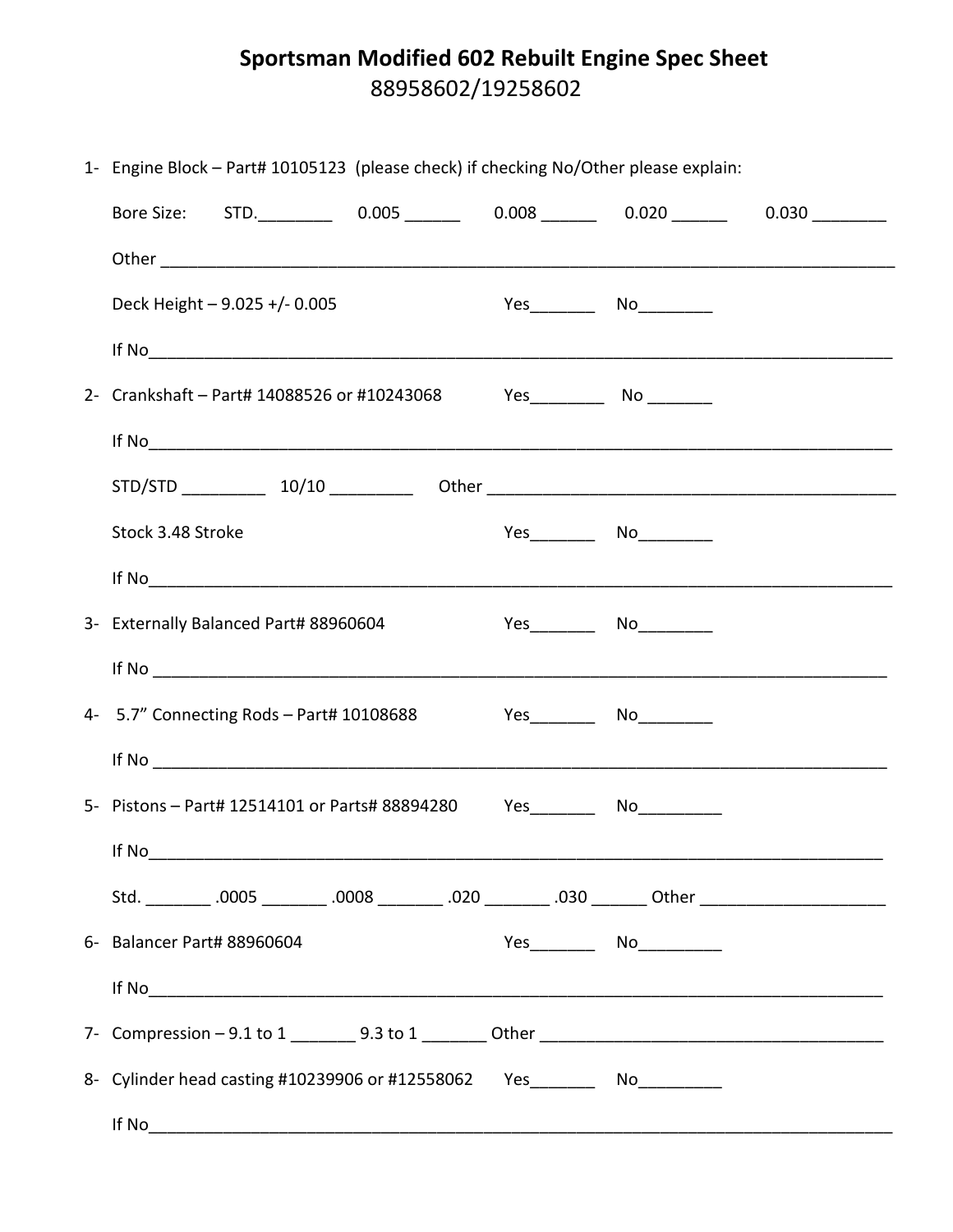|                                                                              | A) Intake Valve 1.50" Part# 10241743                                           | $Yes$ No                      |  |  |  |
|------------------------------------------------------------------------------|--------------------------------------------------------------------------------|-------------------------------|--|--|--|
|                                                                              | If No $\overline{\phantom{a}}$                                                 |                               |  |  |  |
|                                                                              | B) Exhaust Valve 1.94" Part# 12550909 Yes _______ No ________                  |                               |  |  |  |
|                                                                              | If No $\overline{\phantom{a}}$                                                 |                               |  |  |  |
|                                                                              | C) Valve Spring Part# 10212811                                                 | Yes_________  No____________  |  |  |  |
|                                                                              |                                                                                |                               |  |  |  |
|                                                                              | D) Valve Retainer Part# 10241744                                               |                               |  |  |  |
|                                                                              |                                                                                |                               |  |  |  |
|                                                                              | E) Rocker Arm Part# 10089648                                                   | Yes_________  No____________  |  |  |  |
|                                                                              |                                                                                |                               |  |  |  |
|                                                                              | F) Push Rods Part# 14044874 or #14095256 Yes ________ No_________              |                               |  |  |  |
|                                                                              |                                                                                |                               |  |  |  |
|                                                                              | G) Correct Valve Angles per GM Rebuild manual #88958668 Yes ______ No ______   |                               |  |  |  |
|                                                                              |                                                                                |                               |  |  |  |
|                                                                              | Cylinder heads are 100% Stock                                                  | Yes_________  No___________   |  |  |  |
|                                                                              | If No (valve spring cut, milled, angle cut, acid dipped, ported, etc) ________ |                               |  |  |  |
|                                                                              |                                                                                |                               |  |  |  |
|                                                                              | 9- Camshaft - Part# 24502476                                                   | Yes_________  No___________   |  |  |  |
|                                                                              | If $\text{No}$                                                                 |                               |  |  |  |
|                                                                              | 10- Factory Correct Cam Timing                                                 | Yes__________  No____________ |  |  |  |
|                                                                              | If No $\overline{\phantom{a}}$                                                 |                               |  |  |  |
|                                                                              | 11- Lifters - Part# 5232720                                                    | Yes_________  No____________  |  |  |  |
|                                                                              | If No $\overline{\phantom{a}}$                                                 |                               |  |  |  |
| 12- Intake Manifold Part# 12366573 Unaltered<br>Yes_________  No____________ |                                                                                |                               |  |  |  |
| If No                                                                        |                                                                                |                               |  |  |  |